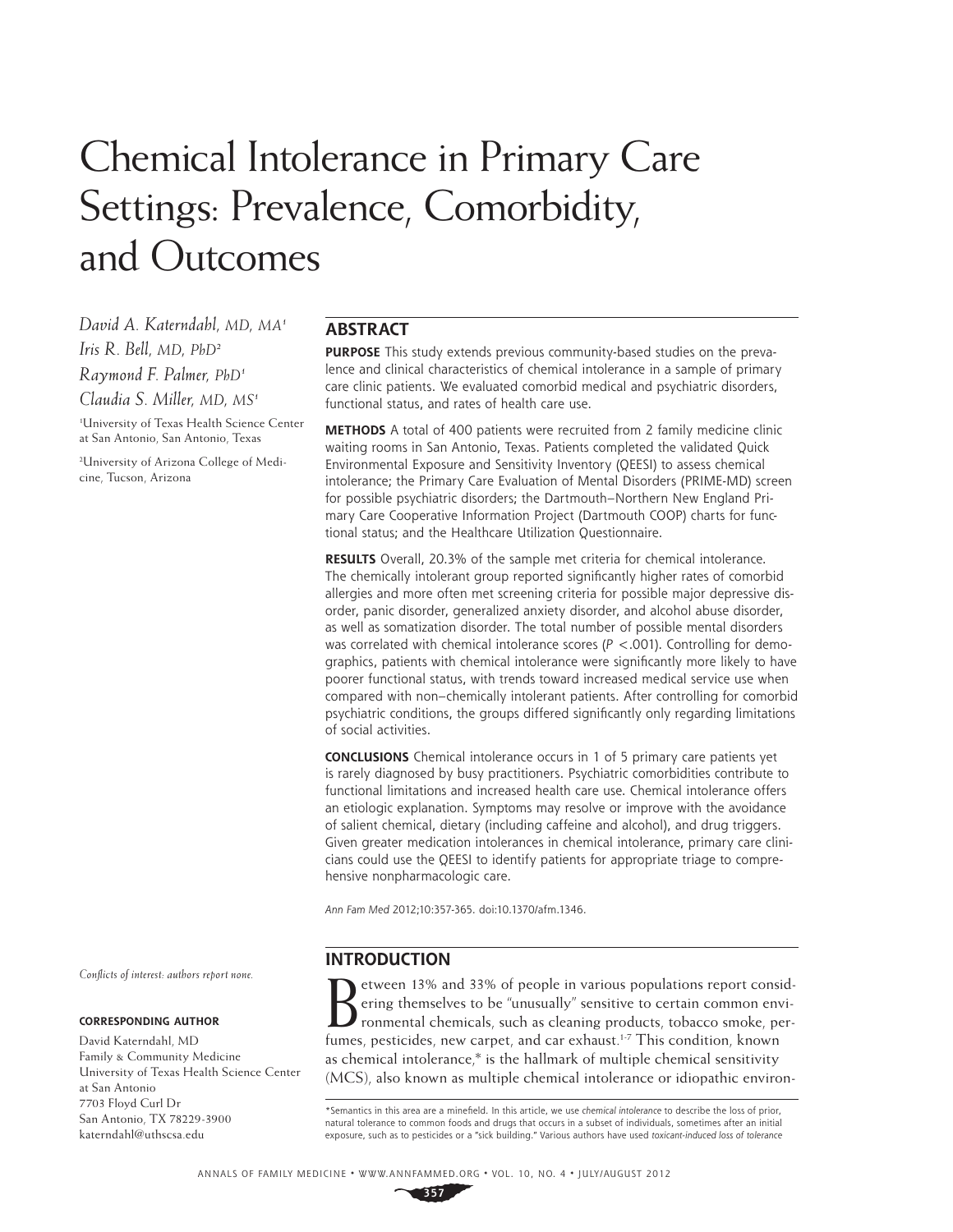mental intolerance. Chemical intolerance has a prevalence of 2% to 13% in population-based surveys.<sup>1,2</sup> Symptoms are typically multisystem, that is, affecting cognitive, affective, musculoskeletal, gastrointestinal, genitourinary, and cardiovascular systems.<sup>8,9</sup> Despite its relatively high prevalence in nonclinical samples, the diagnosis and etiology of chemical intolerance remain controversial and understudied. Skeptics and proponents often frame the debate in a dualistic manner, claiming that chemical intolerance is either completely psychogenic or completely toxicogenic; however, accumulating data suggest that a more nuanced, multifactorial psychobiological process underlies the condition.

Apart from the debate over causality, chemical intolerance holds particular relevance for primary care clinicians. Patients who are chemically intolerant use health care services at increased rates (making an average of 23.3 visits to a medical professional per year).<sup>10</sup> In addition, chemical intolerance is associated with poor quality of life and functional impairments leading to loss of employment and socioeconomic hardships.11-13 It is also associated with more medication prescriptions,<sup>3</sup> greater use of physicians and hospitals after exposures,<sup>12</sup> and more visits to environmental specialists.<sup>14</sup> Nonetheless, coordinated multidisciplinary care substantially reduces health care costs in this population.<sup>15</sup>

Previous studies show that persons meeting various criteria for MCS or the less severe, more common chemical intolerance also have increased rates of certain medical and psychiatric conditions. Comorbid diagnoses include heart problems,<sup>16</sup> bronchitis,<sup>16</sup> asthma,<sup>16</sup> pneumonia,<sup>16</sup> rhinitis,<sup>5,6</sup> sinusitis,<sup>5</sup> hypothyroidism and other autoimmune diseases, $5,17$  irritable bowel syndrome, $5$ migraine,<sup>5</sup> fibromyalgia,<sup>10,18-20</sup> and chronic fatigue syndrome.<sup>10,18-20</sup> Family histories in persons having high scores for chemical intolerance show an increased prevalence of heart disease, diabetes mellitus, asthma, and rhinitis,<sup>16</sup> as well as alcohol and drug abuse.<sup>21,22</sup>

Other studies report associations with panic disorder,<sup>23,24</sup> major depression,<sup>13,14,25</sup> and childhood hyperactivity.26,27 A substantial subset of affected individuals also report multiple food intolerances,<sup>28-30</sup> and several studies have demonstrated food triggers in a subset of children with attention-deficit/hyperactivity disorder  $(ADHD)$ , migraine, and epilepsy,  $31-36$  as well as adults with schizophrenia.<sup>37,38</sup>

Although some investigators label these patients as having somatoform spectrum disorder, $11,39,40$  the mean

age of onset is typically older than 30 years, $12$  a finding that is inconsistent with the diagnostic criterion requirement for the earlier age of onset in the *Diagnostic and Statistical Manual of Mental Disorders* (4th Edition) (*DSM-IV*) for classic somatization disorder.<sup>41</sup> Apart from etiology, elevated levels of subjective mental distress (eg, somatization, anxiety, depression) are a major factor in increasing health care use across diagnoses in the general population.<sup>42,43</sup> Persons with chemical intolerance score higher on scales measuring somatization, anxiety, and depression, $5,17$  although the scores on these psychiatric dimensions account for only a small portion of variance in total chemical intolerance scores outside clinical settings.6,44 Taken together, the evidence suggests that chemical intolerance may be an important yet unrecognized contributor to the clinical presentation and use patterns of patients in primary care.<sup>45</sup>

The purposes of our study were to assess the prevalence of chemical intolerance and comorbid medical and mental disorders among primary care patients, and to use standardized instruments to evaluate these patients' functional status and health care use.

# **METHODS**

### **Participants**

We recruited 400 adult patients (aged ≥18 years) from the waiting rooms of 2 primary care clinics in San Antonio, Texas, who were seeking care for nonacute conditions. The University Health Center–Downtown serves a low-income, predominantly Hispanic population, whereas the Leonard G. Paul Family Health Center serves a predominantly middle-class Hispanic and non-Hispanic white population. Patients were approached in the waiting room after signing in, by seeking the most recent patient to register; no eligible adult patient refused participation. On verbally agreeing to participate in a study about sensitivity to chemicals, patients gave written informed consent. Participants received monetary compensation (\$5) for participation.

#### **Instruments**

All patients completed a questionnaire having 90 selfreport items in either English or Spanish in 20 minutes before seeing the physician. The questions covered demographics, chemical intolerance, mental disorders, functional status, and health care use. The Hollingshead scale measured socioeconomic status (SES).<sup>46</sup>

<sup>(</sup>TILT) and idiopathic environmental intolerance (IEI) to describe this phenomenon, depending on whether the intolerances began after an identifiable initiating event. The advantage of the term intolerance is that it presumes no particular mechanism. In contrast, researchers in addiction and neurology use sensitization (eg, neural sensitization or time-dependent sensitization) to describe heightened responses after repeated exposures to a drug or chemical. On the other hand, allergists and immunologists have objected to using the word sensitization to describe the heightened responses to chemicals in these individuals in the absence of evidence that their responses are immune mediated (ie, mediated by IgE). In this article, we use chemical intolerance and multiple chemical sensitivity interchangeably because the literature we cite uses both terms, and the clinical picture appears to be the same, namely, multisystem symptoms and adverse responses to structurally unrelated chemicals, foods, and drugs. Further, this phenomenon is widely reported under multiple diagnostic labels in the United States and more than a dozen industrialized nations.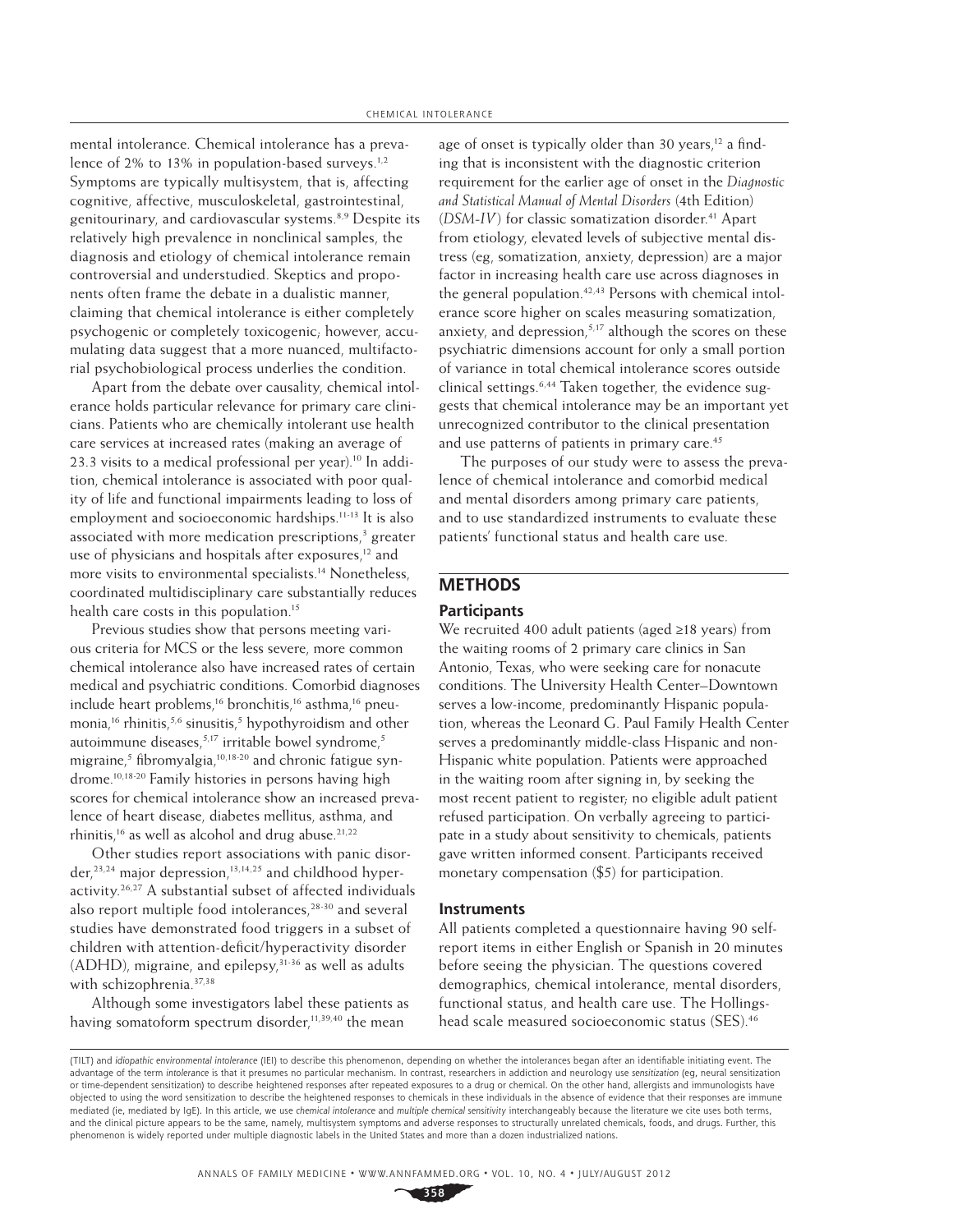**RESULTS**

The Quick Environmental Exposure and Sensitivity Inventory (QEESI), a validated, 50-item, selfadministered instrument with high sensitivity and specificity for differentiating individuals with chemical intolerance from the general population, gauged chemical intolerance.29 It has 4 scales—symptom severity, intolerance to inhaled chemicals (eg, diesel exhaust, fragrance, cleaning products), intolerance to other substances (eg, foods, medications, alcoholic beverages), and life impact—as well as a masking index, which is a measure of ongoing chemical exposures. Patients were defined as having chemical intolerance if they had a score of 40 or greater on both the chemical intolerance scale (range, 0-100) and the symptom severity scale (range, 0-100).

The Primary Care Evaluation of Mental Disorders (PRIME-MD) Patient Questionnaire screened for symptoms of mental disorders within the past month, including panic disorder, generalized anxiety disorder, major depressive disorder, alcohol abuse disorder, and somatization disorder. Its 25 items show both construct and concurrent validity.<sup>47</sup>

The Dartmouth–Northern New England Primary Care Cooperative Information Project (Dartmouth COOP) charts' 8 pictograph scales (scored 1 to 5, where  $5 =$  greatest impairment) assessed functional status within the past month. The COOP charts provide more valid assessments for groups that are culturally diverse, have low literacy rates, or both. In addition to acceptable test-retest reliability (0.42-0.98), the COOP charts have good intraclass correlation coefficients  $(0.50-0.98)$  as well as concurrent and construct validity.48

Finally, the Health Care Utilization Questionnaire evaluated use over the previous 2 months.<sup>49</sup> This 8-item instrument asks individuals to report the number of visits they made to emergency settings (emergency department, minor emergency room, ambulance), physician offices, and mental health settings. Previous work has shown that patients can accurately recall their health care use over the past 2 months.<sup>50</sup> Individuals also report how many times they were hospitalized in the preceding year.

# **Analysis**

Associations between chemical intolerance and possible mental disorders were assessed using odds ratios. To adjust for the possible impact of other factors on functional status and health care use, we used multivariate analysis of variance (MANOVA) tests, first adjusting for demographic variables (Model 1) and then adjusting for both demographic variables and possible mental health disorders (Model 2). We used *P* ≤.05 as indicating significance, with  $P \le 10$  considered a trend.

Participants were middle aged on average, with a mean age of 47.4 years (SD, 14.7). Table 1 presents other demographics for the sample. Almost two-thirds of patients were women. One-third had less than a high school education. The majority of the sample fell largely into low-income and Hispanic groups.

Overall, 81 patients (20.3%) met criteria for chemical intolerance. The prevalence of chemical intolerance was related to social class: it was 9.1% among patients in Class I/II (highest SES status), 13.7% among those in Class III/IV, and 24.7% among those in Class V (lowest SES status)  $(\chi^2 = 8.20, P = .04)$ . Patients who met criteria for chemical intolerance rated the severity of their intolerances or adverse reactions to medications, medical procedures, or medical materials significantly higher than did those without chemical intolerance (mean = 4.41 vs 1.87, *t* = –5.42, *P* <.001). Of the 81 patients who met criteria for chemical intolerance, only 19 (24%) reported having previously received this diagnosis.

Table 2 gives odds ratios for personal and family histories of self-reported medical and psychiatric conditions. In general, patients with chemical intolerance reported increased rates of most of the conditions

| <b>Characteristic</b>                | Patients,<br>No. (%) |  |  |
|--------------------------------------|----------------------|--|--|
| Clinic                               |                      |  |  |
| University Health Center-Downtown    | 270 (68)             |  |  |
| Leonard G. Paul Family Health Center | 130 (33)             |  |  |
| Sex                                  |                      |  |  |
| Male                                 | 148 (37)             |  |  |
| Female                               | 252 (63)             |  |  |
| Ethnicity                            |                      |  |  |
| Hispanic                             | 343 (86)             |  |  |
| Non-Hispanic white                   | 57 (14)              |  |  |
| <b>Education</b> <sup>a</sup>        |                      |  |  |
| Less than high school                | 125 (32)             |  |  |
| High school graduate                 | 102 (26)             |  |  |
| Some college                         | 168 (43)             |  |  |
| Incomea                              |                      |  |  |
| $<$ \$20,000                         | 205 (68)             |  |  |
| \$20,000-\$40,000                    | 68 (23)              |  |  |
| $>$ \$40,000                         | 29 (7)               |  |  |
| Social class <sup>a,b</sup>          |                      |  |  |
| I                                    | 3(1)                 |  |  |
| Ш                                    | 19(5)                |  |  |
| Ш                                    | 87 (22)              |  |  |
| IV                                   | 51 (13)              |  |  |
| V                                    | 235 (60)             |  |  |

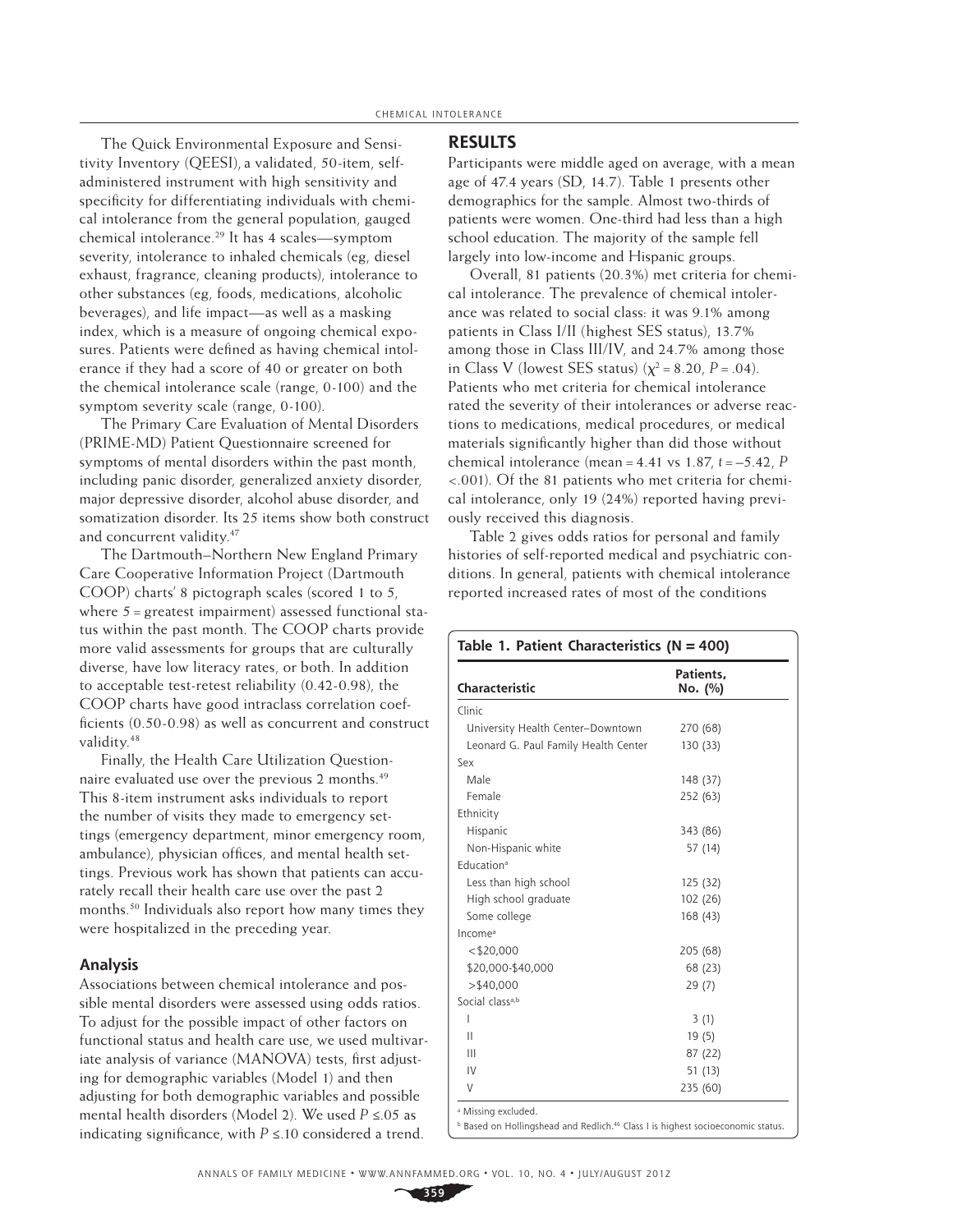|                              |                                        | Personal History <sup>a</sup>         |                                 | Family History <sup>a</sup>            |                                              |                               |
|------------------------------|----------------------------------------|---------------------------------------|---------------------------------|----------------------------------------|----------------------------------------------|-------------------------------|
| Condition                    | Chemically<br>Intolerant<br>$(n = 81)$ | Chemically<br>Tolerant<br>$(n = 319)$ | <b>Odds Ratio</b><br>(95% CI)   | Chemically<br>Intolerant<br>$(n = 81)$ | Chemically<br><b>Tolerant</b><br>$(n = 319)$ | <b>Odds Ratio</b><br>(95% CI) |
| Asthma                       | 14 (17)                                | 34 (11)                               | 1.75 (0.89-3.45)                | 22 (27)                                | 59 (19)                                      | 1.64 (0.93-2.89)              |
| Allergies                    | 43 (53)                                | 129 (40)                              | $1.67$ (1.02-2.72) <sup>b</sup> | 36 (44)                                | 132 (41)                                     | 1.13 (0.69-1.85)              |
| Autism                       | 1(1.2)                                 | 1(0.3)                                | 3.98 (0.25-64.24)               | 2(3)                                   | 8(3)                                         | $0.98(0.21-4.73)$             |
| Multiple sclerosis           | 0(0)                                   | 2(0.6)                                |                                 | 1(1)                                   | 7(2)                                         | $0.56(0.07-4.59)$             |
| Arthritis                    | 27 (33)                                | 75 (24)                               | $1.63(0.96-2.76)$               | 31 (38)                                | 97 (30)                                      | 1.42 (0.85-2.36)              |
| <b>Diabetes</b>              | 22(27)                                 | 63 (20)                               | 1.52 (0.86-2.66)                | 39 (48)                                | 122 (38)                                     | 1.50 (0.92-2.45)              |
| Gastrointestinal disorder    | 14 (17)                                | 54 (17)                               | $1.03(0.54-1.96)$               | 21 (26)                                | 31 (10)                                      | 3.25 $(1.75-6.04)^{b}$        |
| Mood disorder                | 44 (54)                                | 64 (20)                               | 4.74 $(2.83 - 7.94)^b$          | 31 (38)                                | 56 (18)                                      | 2.92 $(1.71-4.96)^b$          |
| Chemical intolerance         | 19 (24)                                | 24 (8)                                | 3.77 (1.94-7.30)b               | 16 (20)                                | 24 (8)                                       | 3.03 $(1.52 - 6.02)^{b}$      |
| Systemic lupus erythematosus | 3(4)                                   | 5(2)                                  | 2.42 (0.57-10.33)               | 7(9)                                   | 9(3)                                         | 3.26 (1.18-9.03) <sup>b</sup> |

Significant odds ratio

# **Table 3. Odds of Symptoms of Mental Disorders by Chemical Intolerance Status**

| <b>Disorder</b> <sup>a</sup> | Chemically<br>Chemically<br>Intolerant,<br>Tolerant,<br>No. (%)<br>No. (%)<br>$(n = 319)$<br>$(n = 81)$ |          | <b>Odds Ratio</b><br>(95% CI)   |  |
|------------------------------|---------------------------------------------------------------------------------------------------------|----------|---------------------------------|--|
| Major depressive disorder    | 69 (85)                                                                                                 | 106 (33) | 11.55 (6.00-22.26) <sup>b</sup> |  |
| Generalized anxiety disorder | 63 (78)                                                                                                 | 67(21)   | 13.16 (7.30-23.73) <sup>b</sup> |  |
| Panic disorder               | 44 (54)                                                                                                 | 53 (17)  | 5.97 (3.52-10.11) <sup>b</sup>  |  |
| Alcohol abuse disorder       | 30 (37)                                                                                                 | 63 (20)  | 2.39 (1.41-4.06) <sup>b</sup>   |  |
| Somatization disorder        | 74 (91)                                                                                                 | 218 (68) | 4.90 (2.18-11.01) <sup>b</sup>  |  |

a Symptoms of the disorder were assessed with the Primary Care Evaluation of Mental Disorders Patient Questionnaire.

**b** Significant odds ratio.



# **Figure 1. Prevalence of Chemical Intolerance vs Number of Possible Mental Disorders**

on the list. Also, they were more likely to report family histories of the same disorders, but only the family histories of gastrointestinal disorders, mood disorders, chemical intolerance, and systemic lupus erythematosus were significantly more common than in the group without chemical intolerance.

The 4 mental disorders previously linked with chemical intolerance (major depressive disorder, panic disorder, generalized anxiety disorder, alcohol abuse disorder) were significantly associated with chemical intolerance status (Table 3). In fact, Figure 1 shows that there was a linear relationship between the number of possible mental disorders and the prevalence of chemical intolerance. Similar to what has been found in earlier studies, PRIME-MD screening symptoms of possible somatization disorder were also significantly related to chemical intolerance.

Before controlling for demographics and comorbid psychiatric conditions, chemical intolerance was significantly associated with poorer functional status in all 8 areas of functioning, with trends toward significance for use of emergency services, medical specialists, and total ambulatory services, as well as hospitalization. In MANOVA controlling for demographic variables (Model 1),

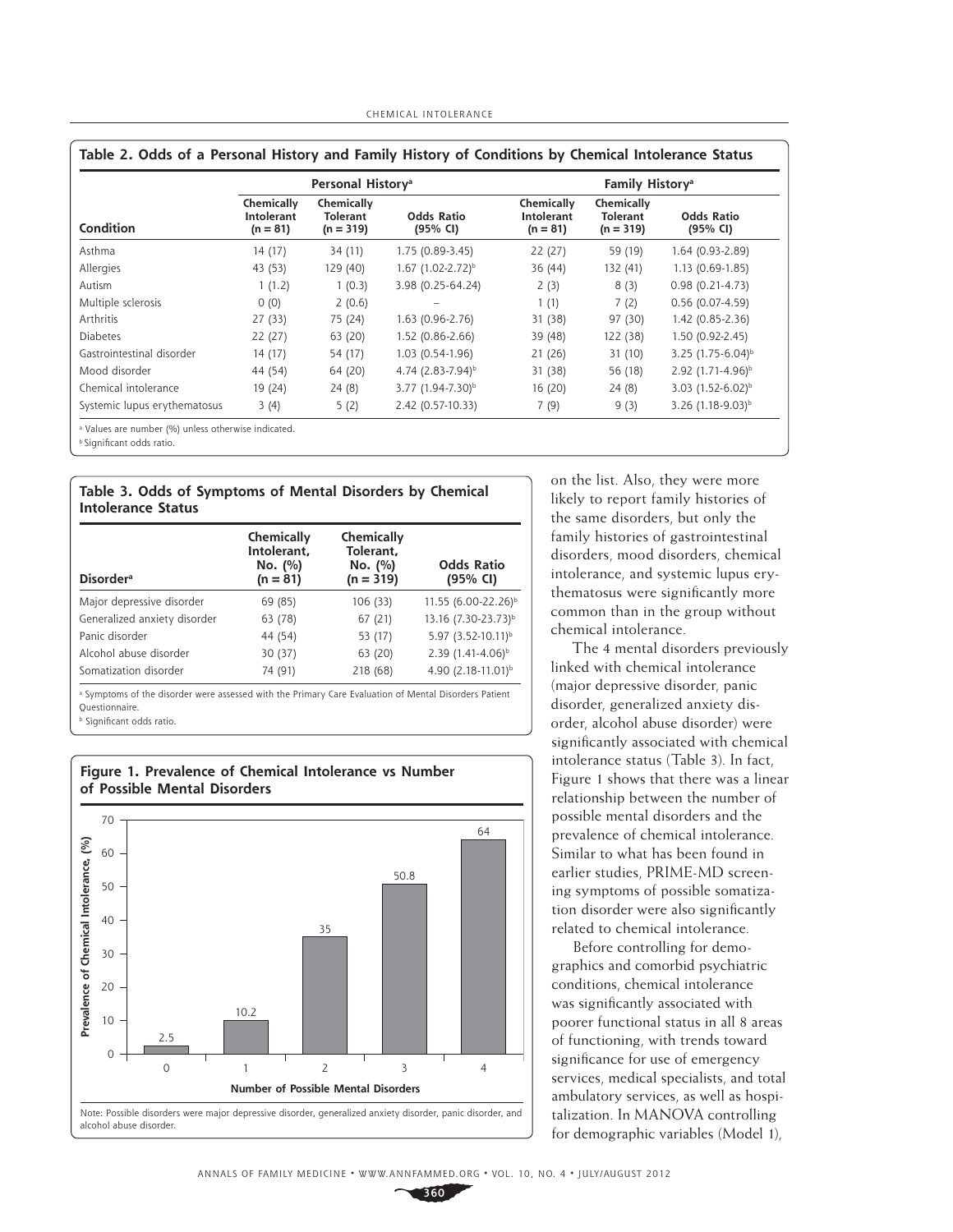| Variable                                                       | Model 1ª                               |                                       |                 |                                        |                                              |              |
|----------------------------------------------------------------|----------------------------------------|---------------------------------------|-----------------|----------------------------------------|----------------------------------------------|--------------|
|                                                                | Chemically<br>Intolerant<br>$(n = 81)$ | Chemically<br>Tolerant<br>$(n = 319)$ | F(P Value)      | Chemically<br>Intolerant<br>$(n = 81)$ | Chemically<br><b>Tolerant</b><br>$(n = 319)$ | F (P Value)  |
| Limitations in functional<br>status in past month <sup>c</sup> |                                        |                                       |                 |                                        |                                              |              |
| Daily activities                                               | 3.17                                   | 2.27                                  | 39.31 (< .001)  | 2.69                                   | 2.39                                         | 3.61 (.058)  |
| Social activities                                              | 3.02                                   | 1.95                                  | 54.60 (< .001)  | 2.46                                   | 2.09                                         | 5.42 (.02)   |
| Social support                                                 | 2.71                                   | 2.20                                  | 10.45 (.001)    | 2.32                                   | 2.30                                         | $0.02$ (.88) |
| Feelings                                                       | 3.11                                   | 2.07                                  | 51.15 (< 0.01   | 2.26                                   | 2.28                                         | $0.02$ (.90) |
| Physical fitness                                               | 3.32                                   | 2.92                                  | 6.20(0.01)      | 3.11                                   | 2.97                                         | 0.50(0.48)   |
| Pain                                                           | 3.51                                   | 2.75                                  | 24.51 (< 0.01   | 3.05                                   | 2.87                                         | $1.06$ (.30) |
| Overall health                                                 | 3.66                                   | 2.84                                  | $44.39$ (<.001) | 3.11                                   | 2.98                                         | 1.07(0.30)   |
| Quality of life                                                | 3.06                                   | 2.51                                  | $22.28$ (<.001) | 2.59                                   | 2.63                                         | 0.13(0.72)   |
| Health care use, number in<br>past 2 months                    |                                        |                                       |                 |                                        |                                              |              |
| <b>Emergency services</b>                                      | 1.22                                   | 0.43                                  | 7.57 (.006)     | 1.04                                   | 0.47                                         | 2.78 (.09)   |
| Primary care offices                                           | 2.06                                   | 2.04                                  | $0.01$ (.94)    | 1.90                                   | 2.08                                         | 0.25(62)     |
| Specialty offices                                              | 0.74                                   | 0.42                                  | 3.80 (.052)     | 0.72                                   | 0.42                                         | 2.47(0.12)   |
| Mental health services                                         | 0.61                                   | 0.34                                  | 2.44(0.12)      | 0.17                                   | 0.45                                         | 2.10(0.15)   |
| Total ambulatory use                                           | 4.63                                   | 3.22                                  | 5.00(0.03)      | 3.83                                   | 3.42                                         | 0.32(.57)    |
| Hospitalizations, number<br>in past year                       | 1.14                                   | 0.51                                  | 5.90(0.02)      | 0.88                                   | 0.57                                         | 1.03(0.31)   |

Note: Values are multivariate analysis of variance (MANOVA) means adjusted for demographics and symptoms of mental disorders, unless otherwise noted.

 $^{\rm a}$  Adjusted for age, sex, and socioeconomic status; Wilk l = .797, F = 5.98 (P  $<$  .001).

b Adjusted for age, sex, socioeconomic status, and symptoms of depression, generalized anxiety disorder, panic disorder, and alcohol abuse disorder; Wilk l = .936,  $F = 1.58$  ( $P = .07$ ).

c Assessed with the Dartmouth–Northern New England Primary Care Cooperative Information Project (Dartmouth COOP) charts. Each scale has a possible score of 1 to 5, where  $5 =$  greatest impairment.

results were significant for the model overall  $(P < .001)$ , with posthoc tests still revealing significantly greater impairments in all areas of functional status as well as increased use of emergency services, total ambulatory care, and hospitalizations for patients with chemical intolerance (Table 4). In MANOVA controlling for both demographics and PRIME-MD possible psychiatric disorders (Model 2), the differences in functional status and health care use were no longer significant with one exception: chemical intolerance remained significantly associated with more limitations in social activities.

# **DISCUSSION**

# **Key Findings**

This study found that middle-aged patients from relatively lower SES groups who attend primary care clinics have a high prevalence of chemical intolerance. Compared with healthy controls from an earlier study in the same community, San Antonio, by one of the authors  $(C.S.M.)$ <sup>12</sup> the current patients had significantly higher scores on the QEESI subscales for chemical intolerances, other intolerances (eg, drugs, alcohol, foods), and symptom severity. The present patients, however, scored lower for masking factors that might otherwise

obscure awareness of an association between chemical exposures and symptoms. In other words, the current chemically intolerant patients may be more aware of their difficulties in tolerating everyday environmental exposures than are members of the healthy population.

Moreover, comparison of the current subset of clinic patients who met criteria for elevated chemical intolerance with the non–chemically intolerant subset revealed significant odds ratios only for self-reported allergies, mood disorders, and chemical intolerance histories. From the PRIME-MD screening data, persons with high chemical intolerance had markedly elevated odds ratios for possible major depression, generalized anxiety disorder, panic disorder, and alcohol abuse disorder, as well as somatization disorder. From the self-report questionnaire, the chemically intolerant also had significantly elevated odds of family histories of gastrointestinal disorders, mood disorders, systemic lupus erythematosus, and chemical intolerance.

Although patients with chemical intolerance reported general functional impairment and increased use of emergency, ambulatory, and hospital settings, these associations largely became nonsignificant when controlling for coexisting mental disorders, suggesting that comorbid psychiatric problems may substantially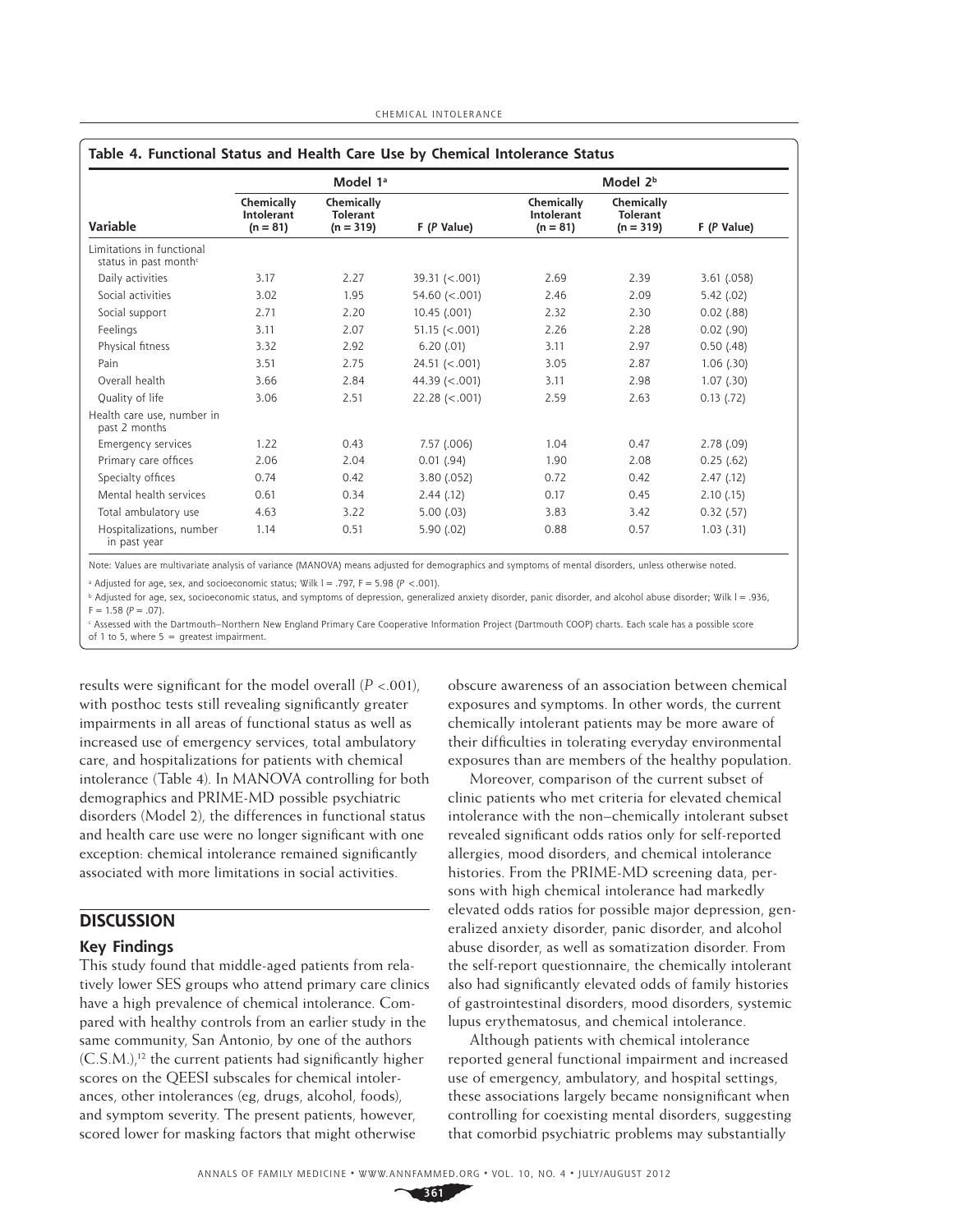contribute to perceived impairments and elevated health care use in persons with chemical intolerance, similar to findings in previous studies of other primary care populations in which chemical intolerance was not assessed.51-58 Rates of alcohol abuse disorder were higher in the present chemically intolerant patients than in their unaffected counterparts, a finding that is not necessarily consistent across other samples. Although family histories for alcohol and drug problems are increased in MCS/chemical intolerance,<sup>21</sup> many earlier studies observed increased levels of alcohol intolerance and lower levels of alcohol use in the index cases of chemical intolerance.<sup>12,17,28,59-62</sup>

At the same time, there is no evidence that treating psychiatric symptoms alone will resolve chemical intolerance. Twin studies of chronic fatigue, a common overlapping diagnosis in chemical intolerance, indicate that psychiatric illness does not fully explain the clinical picture.19,63 Previous nonclinical studies showed that psychological distress per se accounts for only a proportion of the variance in chemical intolerance scores.<sup>44</sup> In one study, patients with MCS pointed to chemical avoidance as the single most helpful intervention. These same patients rated psychotropic medications as least helpful for their condition.<sup>64</sup> Our study and numerous earlier studies have found increased rates of medication intolerances in the chemical intolerance population.<sup>12</sup>

Previous research has shown an association between chemical intolerance and work disability, $3,12,14,65,66$  problems with shopping, $3,14$  and difficulties with travel.<sup>12,14</sup> Perhaps most troubling is the impact that chemical intolerance has on social functioning and relationships.<sup>12,14</sup> In the present data, impairment in daily and social activities was independent of any associated mental disorders. Gibson et al<sup>67</sup> found that people with chemical intolerance derive social support from involvement in chemical intolerance–related support groups and certain close relationships.

It is uncommon for primary care clinicians to recognize chemical intolerance in a given patient. Patients are not likely to report chemical intolerance as their chief complaint. The present data show that only 24% of patients who fulfilled criteria for the condition had previously received a related diagnosis. Nonetheless, earlier research found that 54% of community-dwelling people with high chemical intolerance reported at least 1 comorbid medical problem.<sup>3</sup> In addition, patients with chemical intolerance were significantly more likely to report a family history of the condition as well. These data replicate previous findings on the familial nature of MCS and chemical intolerance.<sup>21,68</sup>

Although a detailed discussion of possible biologic mechanisms is beyond the scope of this article, laboratory studies of persons with MCS or chemical intolerance indicate that both central nervous system sensitization $^{69,70}$  and inflammatory processes $^9$  contribute to the multisystem clinical picture. Both sensitization and chronic inflammation also play a role in the medical, psychiatric, and substance abuse conditions found at elevated rates in the personal histories, family histories, or both of patients with MCS described in the Introduction and identified in Table 2.

#### **Implications**

Our findings suggest that chemical intolerance is a common problem in primary care settings among low-SES primary care patients, but also that it often goes unrecognized and requires active investigation by the primary care physician. The presence of chemical intolerance among relatives, multiple medication intolerances, complex multisystem conditions, or a prior diagnosis of somatization disorder should raise the index of suspicion for chemical intolerance. Use of a standardized instrument such as the QEESI may be helpful in detecting chemical intolerance. If it is found, the physician should screen the patient for major depressive disorder, panic disorder, generalized anxiety disorder, and substance abuse, recognizing that these may be associated conditions, not necessarily causal.

The occupational medicine literature contains multiple reports of a higher prevalence of mood and anxiety disorders in chemically exposed workers.<sup>71-74</sup> Chemical intolerance with multisystem symptoms, fatigue, anxiety, depression, irritability, and cognitive difficulties can also develop, after nonindustrial chemical exposures associated with home and office remodeling or extermination.30

Caress et al<sup>3</sup> found that some people with MCS or chemical intolerance had changed various products they used, purchased air filters, moved to a different residence, or used some combination of these measures. Although avoidance of known chemical triggers is recommended, evaluation of potential psychosocial factors is also important. In addition, because those with chemical intolerance are more intolerant of many medications and medical materials, the use of nonpharmacologic approaches to treatment where feasible may be particularly important for these patients. Fox et al<sup>15</sup> reported on the benefits of a comprehensive, holistic, multidisciplinary treatment program for chemical intolerance, which ranged from lifestyle changes and nutritional supplementation to mindfulness-based stress reduction, physical therapy, group learning, guided imagery, and psychotherapy. Such programs have been shown to reduce impairment as well as health care use and costs.15 Referring chemically intolerant patients for a comprehensive specialized program of care may thus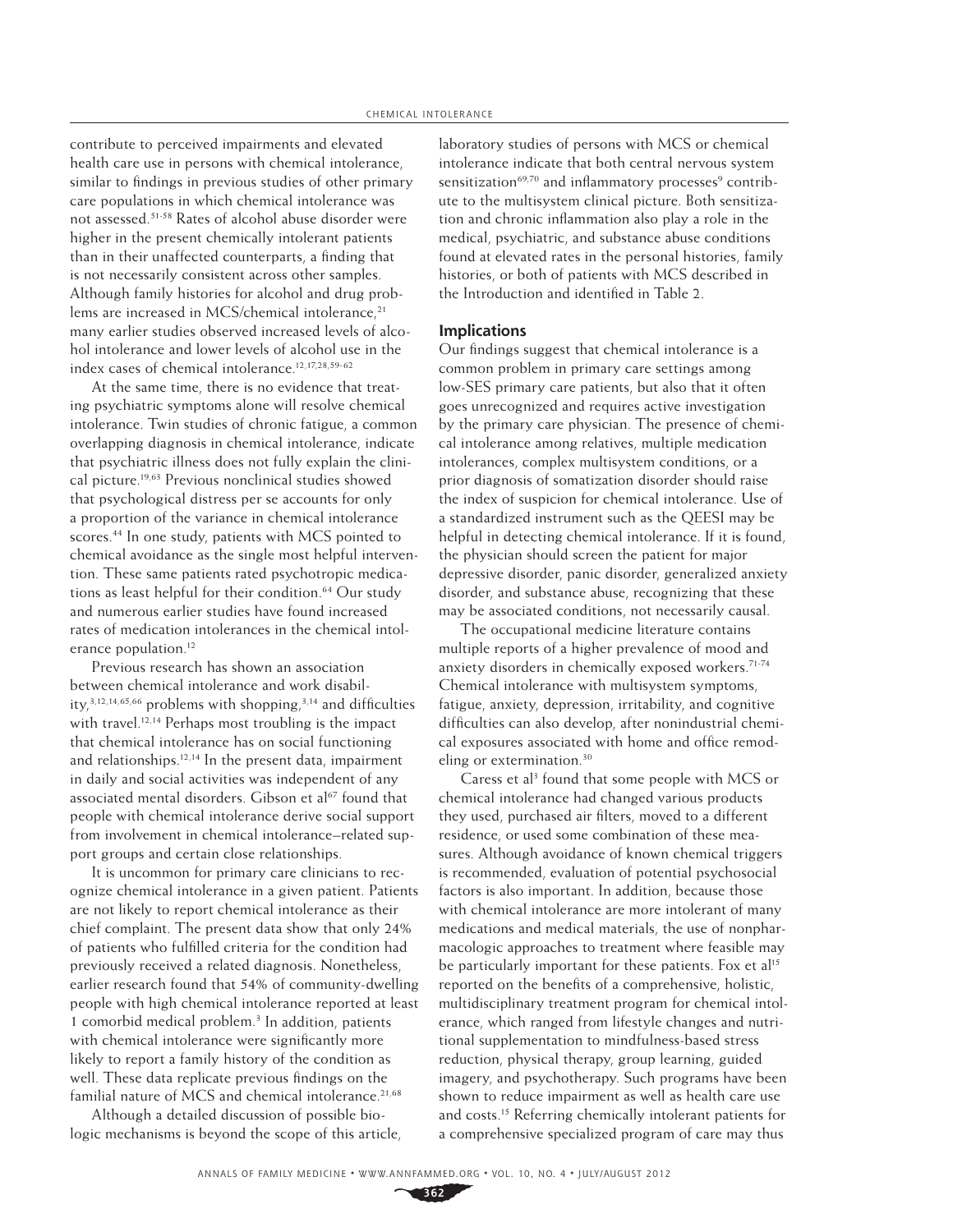be the most pragmatic and cost-effective approach for selected patients.<sup>15,75</sup>

## **Study Limitations**

This study has several limitations. First, we used selfreport data in lieu of comprehensive but more costly and time-consuming clinical examinations and medical record reviews. Although prior research suggests that patients can accurately recall health care use over the past 2 months, the use data reported here were not verified through chart audit. Second, the PRIME-MD screen for mental disorders used in this study is not a diagnostic instrument; the actual rates of psychiatric disorders meeting *DSM-IV* criteria may differ. Our goal was to estimate the prevalence of chemical intolerance among primary care patients with chronic medical conditions. To reduce the risk of falsepositives on the QEESI, we screened out patients who had acute problems. Finally, because the sites used in this study predominantly served low-income, middleaged Hispanic patients, the findings may not be generalizable to other primary care populations; in fact, the prevalence of chemical intolerance was inversely related to social class in this study. Because prior studies have often focused on high-SES, white populations, however, this study contributes to our understanding of chemical intolerance in low-SES, minority primary care populations. Given their occupations and where they live, such individuals (86% Hispanic in our sample) are far more likely than higher-SES groups to have been exposed to solvents, cleaning agents, pesticides, and other substances now clearly linked with the development of chemical intolerance and associated neuropsychiatric symptoms, via a process referred to as toxicant-induced loss of tolerance.76

In conclusion, often unrecognized, chemical intolerance is prevalent and commonly comorbid with a range of medical and psychiatric conditions in primary care settings. The QEESI is a self-report tool for busy clinicians to use in recognizing chemical intolerance symptoms and developing a more effective treatment plan. This instrument may help pinpoint potential environmental chemical, food, and drug contributors to the clinical picture and lead to improved nonpharmacologic intervention strategies. The implications for the primary care physician are that chemical intolerance is prevalent in low-income, primary care settings but must be actively sought. Patients' occupational and environmental exposures may have contributed to their condition. The presence of chemical intolerance among relatives, a history of medication intolerances/ adverse drug reactions, and multisystem symptoms including psychiatric symptoms (depression, cognitive difficulties, anxiety, panic attacks) should raise

the index of suspicion for further chemical intolerance screening using the QEESI or a similar tool.

#### **To read or post commentaries in response to this article, see it online at http://www.annfammed.org/content/10/4/357.**

**Key words:** chemical intolerance; idiopathic environmental intolerance; multiple chemical sensitivity; psychiatric comorbidity; functional impairments; health care utilization; practice-based research

Submitted June 6, 2011; submitted, revised, September 20, 2011; accepted October 11, 2011.

Previous presentation: This paper was presented at the annual meeting of the North American Primary Care Research Group in Seattle, Washington, on November 13-17, 2010.

### **References**

- 1. Caress SM, Steinemann AC. Prevalence of multiple chemical sensitivities: a population-based study in the southeastern United States. Am J Public Health. 2004;94(5):746-747.
- 2. Kreutzer R, Neutra RR, Lashuay N. Prevalence of people reporting sensitivities to chemicals in a population-based survey. Am J Epidemiol. 1999;150(1):1-12.
- 3. Caress SM, Steinemann AC, Waddick C. Symptomatology and etiology of multiple chemical sensitivities in the southeastern United States. Arch Environ Health. 2002;57(5):429-436.
- 4. Szarek MJ, Bell IR, Schwartz GE. Validation of a brief screening measure of environmental chemical sensitivity: the chemical odor intolerance index. J Environ Psychol. 1997;17(4):345-351.
- 5. Bell IR, Schwartz GE, Amend D, Peterson JM, Stini WA. Sensitization to early life stress and response to chemical odors in older adults. Biol Psychiatry. 1994;35(11):857-863.
- 6. Bell IR, Schwartz GE, Peterson JM, Amend D. Self-reported illness from chemical odors in young adults without clinical syndromes or occupational exposures. Arch Environ Health. 1993;48(1):6-13.
- 7. Bell IR, Hardin EE, Baldwin CM, Schwartz GE. Increased limbic system symptomatology and sensitizability of young adults with chemical and noise sensitivities. Environ Res. 1995;70(2):84-97.
- 8. De Luca C, Scordo G, Cesareo E, Raskovic D, Genovesi G, Korkina L. Idiopathic environmental intolerances (IEI): from molecular epidemiology to molecular medicine. Indian J Exp Biol. 2010;48(7):625-635.
- 9. De Luca C, Scordo MG, Cesareo E, et al. Biological definition of multiple chemical sensitivity from redox state and cytokine profiling and not from polymorphisms of xenobiotic-metabolizing enzymes. Toxicol Appl Pharmacol. 2010;248(3):285-292.
- 10. Buchwald D, Garrity D. Comparison of patients with chronic fatigue syndrome, fibromyalgia, and multiple chemical sensitivities. Arch Intern Med. 1994;154(18):2049-2053.
- 11. Bailer J, Witthöft M, Rist F. Psychological predictors of short- and medium term outcome in individuals with idiopathic environmental intolerance (IEI) and individuals with somatoform disorders. J Toxicol Environ Health A. 2008;71(11-12):766-775.
- 12. Miller CS, Prihoda TJ. A controlled comparison of symptoms and chemical intolerances reported by Gulf War veterans, implant recipients and persons with multiple chemical sensitivity. Toxicol Ind Health. 1999;15(3-4):386-397.
- 13. Black DW, Okiishi C, Schlosser S. A nine-year follow-up of people diagnosed with multiple chemical sensitivities. Psychosomatics. 2000;41(3):253-261.
- 14. Lax MB, Henneberger PK. Patients with multiple chemical sensitivities in an occupational health clinic: presentation and follow-up. Arch Environ Health. 1995;50(6):425-431.

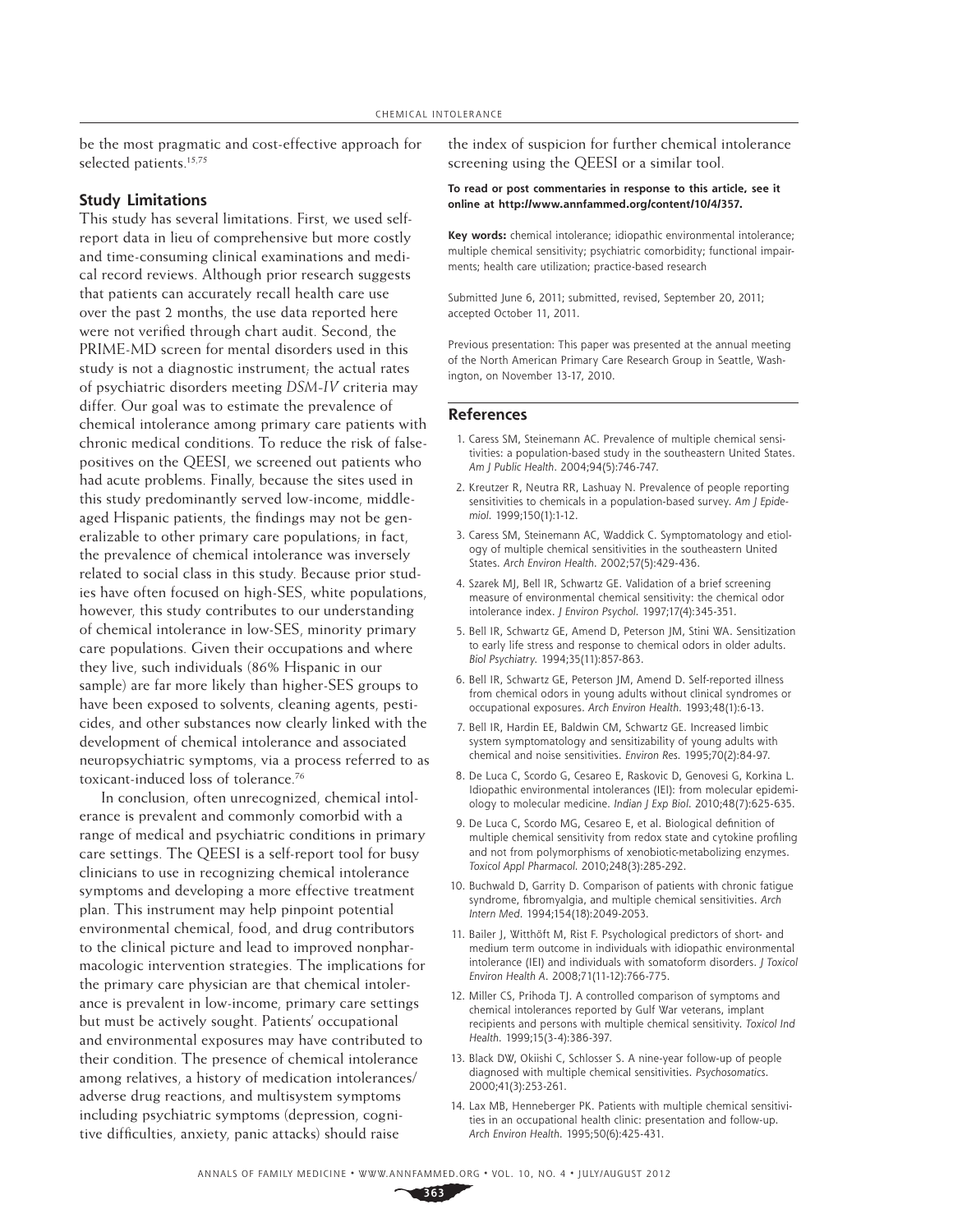- 15. Fox RA, Joffres MR, Sampalli T, Casey J. The impact of a multidisciplinary, holistic approach to management of patients diagnosed with multiple chemical sensitivity on health care utilization costs: an observational study. J Altern Complement Med. 2007;13(2):223-229.
- 16. Baldwin CM, Bell IR. Increased cardiopulmonary disease risk in a community-based sample with chemical odor intolerance: implications for women's health and health-care utilization. Arch Environ Health. 1998;53(5):347-353.
- 17. Bell IR, Miller CS, Schwartz GE, Peterson JM, Amend D. Neuropsychiatric and somatic characteristics of young adults with and without self-reported chemical odor intolerance and chemical sensitivity. Arch Environ Health. 1996;51(1):9-21.
- 18. Jason LA, Taylor RR, Kennedy CL. Chronic fatigue syndrome, fibromyalgia, and multiple chemical sensitivities in a community-based sample of persons with chronic fatigue syndrome-like symptoms. Psychosom Med. 2000;62(5):655-663.
- 19. Ciccone DS, Natelson BH. Comorbid illness in women with chronic fatigue syndrome: a test of the single syndrome hypothesis. Psychosom Med. 2003;65(2):268-275.
- 20. Slotkoff AT, Radulovic DA, Clauw DJ. The relationship between fibromyalgia and the multiple chemical sensitivity syndrome. Scand J Rheumatol. 1997;26(5):364-367.
- 21. Black DW, Okiishi C, Gabel J, Schlosser S. Psychiatric illness in the first-degree relatives of persons reporting multiple chemical sensitivities. Toxicol Ind Health. 1999;15(3-4):410-414.
- 22. Bell IR, Baldwin CM, Fernandez M, Schwartz GE. Neural sensitization model for multiple chemical sensitivity: overview of theory and empirical evidence. Toxicol Ind Health. 1999;15(3-4):295-304.
- 23. Binkley KE, Kutcher S. Panic response to sodium lactate infusion in patients with multiple chemical sensitivity syndrome. J Allergy Clin Immunol. 1997;99(4):570-574.
- 24. Binkley K, King N, Poonai N, Seeman P, Ulpian C, Kennedy J. Idiopathic environmental intolerance: increased prevalence of panic disorder-associated cholecystokinin B receptor allele 7. J Allergy Clin Immunol. 2001;107(5):887-890.
- 25. Black DW, Okiishi C, Schlosser S. The Iowa follow-up of chemically sensitive persons. Ann N Y Acad Sci. 2001;933:48-56.
- 26. Ziem G, McTamney J. Profile of patients with chemical injury and sensitivity. Environ Health Perspect. 1997;105(Suppl 2):417-436.
- 27. Bell IR, Bootzin RR, Schwartz GE, Baldwin CM, Ballesteros F. Differing patterns of cognitive dysfunction and heart rate reactivity in chemically-intolerant individuals with and without lifestyle changes. J Chronic Fatigue Syndr. 1999;5(2):3-25.
- 28. Miller CS. Chemical sensitivity: symptom, syndrome or mechanism for disease? Toxicology. 1996;111(1-3):69-86.
- 29. Miller CS, Prihoda TJ. The Environmental Exposure and Sensitivity Inventory (EESI): a standardized approach for measuring chemical intolerances for research and clinical applications. Toxicol Ind Health. 1999;15(3-4):370-385.
- 30. Miller CS, Mitzel HC. Chemical sensitivity attributed to pesticide exposure versus remodeling. Arch Environ Health. 1995;50(2):119-129.
- 31. Pelsser LM, Frankena K, Toorman J, et al. Effects of a restricted elimination diet on the behaviour of children with attention-deficit hyperactivity disorder (INCA study): a randomised controlled trial. Lancet. 2011;377(9764):494-503.
- 32. Egger J, Stolla A, McEwen LM. Controlled trial of hyposensitisation in children with food-induced hyperkinetic syndrome. [See comment]. Lancet. 1992;339(8802):1150-1153.
- 33. Egger J, Carter CM, Graham PJ, Gumley D, Soothill JF. Controlled trial of oligoantigenic treatment in the hyperkinetic syndrome. Lancet. 1985;1(8428):540-545.
- 34. Egger J, Carter CH, Soothill JF, Wilson J. Effect of diet treatment on enuresis in children with migraine or hyperkinetic behavior. Clin Pediatr (Phila). 1992;31(5):302-307.
- 35. Egger J, Carter CM, Wilson J, Turner MW, Soothill JF. Is migraine food allergy? A double-blind controlled trial of oligoantigenic diet treatment. Lancet. 1983;2(8355):865-869.
- 36. Egger J, Carter CM, Soothill JF, Wilson J. Oligoantigenic diet treatment of children with epilepsy and migraine. [See comment]. J Pediatr. 1989;114(1):51-58.
- 37. Dohan FC, Grasberger JC. Relapsed schizophrenics: earlier discharge from the hospital after cereal-free, milk-free diet. Am J Psychiatry. 1973;130(6):685-688.
- 38. Dohan FC, Grasberger JC, Lowell FM, Johnston HT Jr, Arbegast AW. Relapsed schizophrenics: more rapid improvement on a milk- and cereal-free diet. Br J Psychiatry. 1969;115(522):595-596.
- 39. Fiedler N, Kipen HM, DeLuca J, Kelly-McNeil K, Natelson B. A controlled comparison of multiple chemical sensitivities and chronic fatigue syndrome. Psychosom Med. 1996;58(1):38-49.
- 40. Staudenmayer H. Psychological treatment of psychogenic idiopathic environmental intolerance. Occup Med. 2000;15(3):627-646.
- 41. Bell IR. Somatization disorder: health care costs in the decade of the brain. Biol Psychiatry. 1994;35(2):81-83.
- 42. Grabe HJ, Baumeister SE, John U, Freyberger HJ, Völzke H. Association of mental distress with health care utilization and costs: a 5-year observation in a general population. Soc Psychiatry Psychiatr Epidemiol. 2009;44(10):835-844.
- 43. Aaron LA, Bradley LA, Alarcón GS, et al. Psychiatric diagnoses in patients with fibromyalgia are related to health care-seeking behavior rather than to illness. Arthritis Rheum. 1996;39(3):436-445.
- 44. Bell IR, Markley EJ, King DS, et al. Polysymptomatic syndromes and autonomic reactivity to nonfood stressors in individuals with selfreported adverse food reactions. J Am Coll Nutr. 1993;12(3):227-238.
- 45. Magill MK, Suruda A. Multiple chemical sensitivity syndrome. Am Fam Physician. 1998;58(3):721-728.
- 46. Hollingshead A, Redlich F. Social Class and Mental Illness. New York, NY: John Wiley; 1958.
- 47. Spitzer RL, Williams JBW, Kroenke K, et al. Utility of a new procedure for diagnosing mental disorders in primary care. The PRIME-MD 1000 study. JAMA. 1994;272(22):1749-1756.
- 48. Wasson J, Keller A, Rubenstein L, Hays R, Nelson E, Johnson D. Benefits and obstacles of health status assessment in ambulatory settings. The clinician's point of view. The Dartmouth Primary Care COOP Project. Med Care. 1992;30(5 Suppl):MS42-MS49.
- 49. Katerndahl DA, Realini JP. Use of health care services by persons with panic symptoms. Psychiatr Serv. 1997;48(8):1027-1032.
- 50. Brown JB, Adams ME. Patients as reliable reporters of medical care process. Recall of ambulatory encounter events. Med Care. 1992; 30(5):400-411.
- 51. Barsky AJ, Orav EJ, Bates DW. Somatization increases medical utilization and costs independent of psychiatric and medical comorbidity. Arch Gen Psychiatry. 2005;62(8):903-910.
- 52. Aaron LA, Bradley LA, Alarcón GS, et al. Psychiatric diagnoses in patients with fibromyalgia are related to health care-seeking behavior rather than to illness. Arthritis Rheum. 1996;39(3):436-445.
- 53. Aaron LA, Arguelles LM, Ashton S, et al. Health and functional status of twins with chronic regional and widespread pain. J Rheumatol. 2002;29(11):2426-2434. Erratum in J Rheumatol. 2002;29(12):2667. Buchwald, Dedra [corrected to Buchwald, Debra].
- 54. Press Y, Tandeter H, Romem P, Hazzan R, Farkash M. Depressive symptomatology as a risk factor for increased health service utilization among elderly patients in primary care. Arch Gerontol Geriatr. 2012;54(1):127-130.
- 55. Banta JE, Andersen RM, Young AS, Kominski G, Cunningham WE. Psychiatric comorbidity and mortality among veterans hospitalized for congestive heart failure. Mil Med. 2010;175(10):732-741.